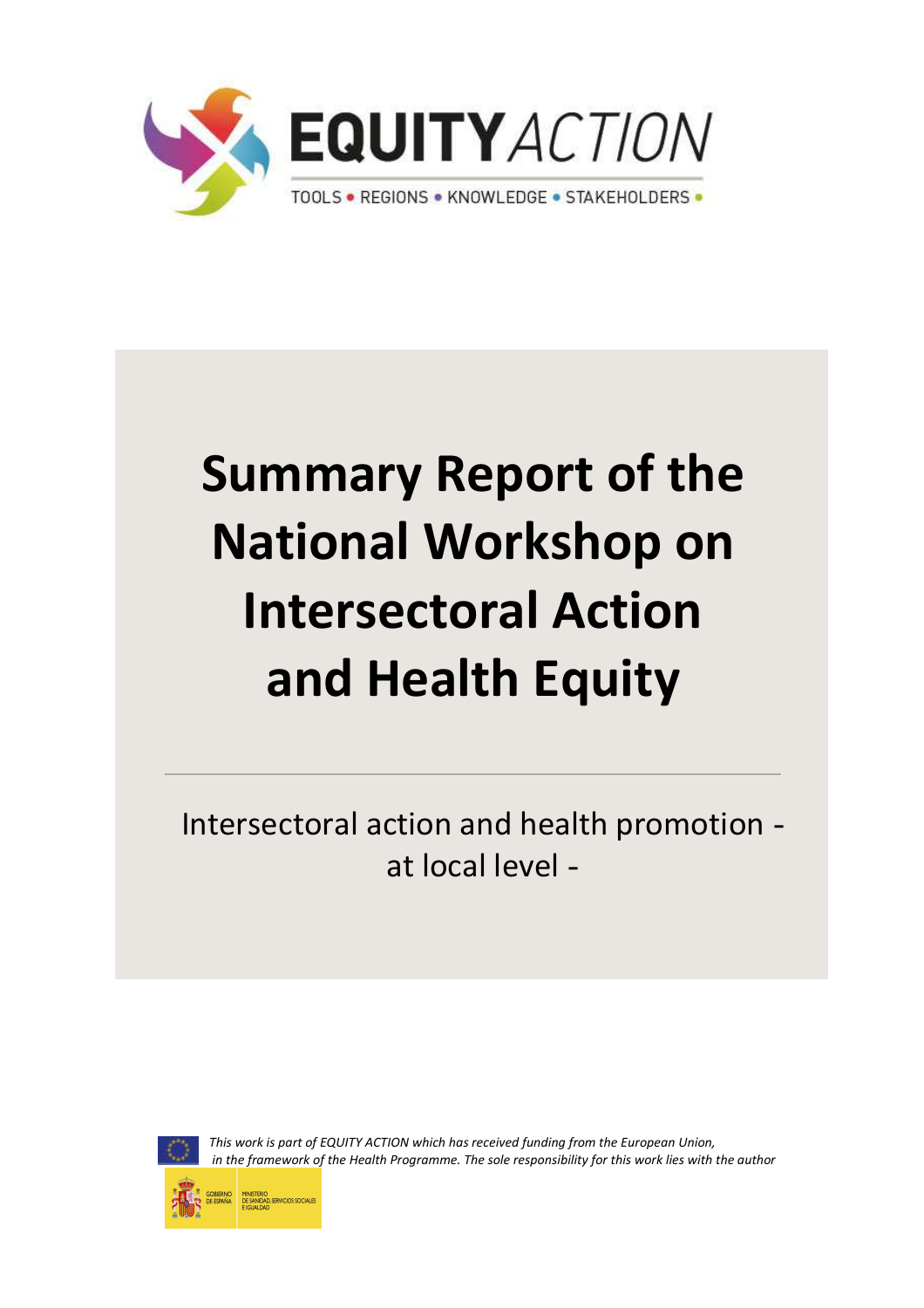

## **Summary report**

The General Directorate of Public Health, Quality and Innovation of the Spanish Ministry of Health, Social Services and Equality (MSSSI) organized, as a partner of the Equity Action, the **National Workshop: Intersectoral Action and Health Equity: Intersectoral action and health promotion at local level**. The Workshop program is presented in Annex 1.

This workshop was framed in the Work Package 4 of the Equity Action "Tools to improve the health equity focus in cross government policy making".

The workshop took place on the **28th January 2014** in Madrid, at the MSSSI. There were 19 participants, all of them from the public health sector. They came from the local level (4 professionals), regional level (5 professionals) and national level (9 professionals).

The technical guidance of the workshop was ensured by Rafael Cofiño. He is Head of the Health and Programme Evaluation Service and manager of the Health Observatory of Asturias in the General Directorate of Public Health of the Department of Health of Asturias (a Spanish region).

#### **Workshop Objectives:**

- To review key issues for local intersectoral work: social determinants of health and inequities.
- • To understand how participation and connections between sectors and institutions are working for health; which structures and methods apply and how health services interrelate with the local level.
- To establish and initiate a process for generating a consensus tool for intersectoral action on health at local level, with the participation of different actors in the area.
- To establish and initiate a process for generating a consensus tool for the development of health resource maps at local level.

### **Methodology**

The methodology was based on theoretical sessions on the core contents, with an active participation of all the participants in discussions, experience sharing and work in groups around some specific activities.

After the workshop, conclusions for the different participants were collected, with the aim of synthetising them to obtain consensuated conclusions of the workshop.

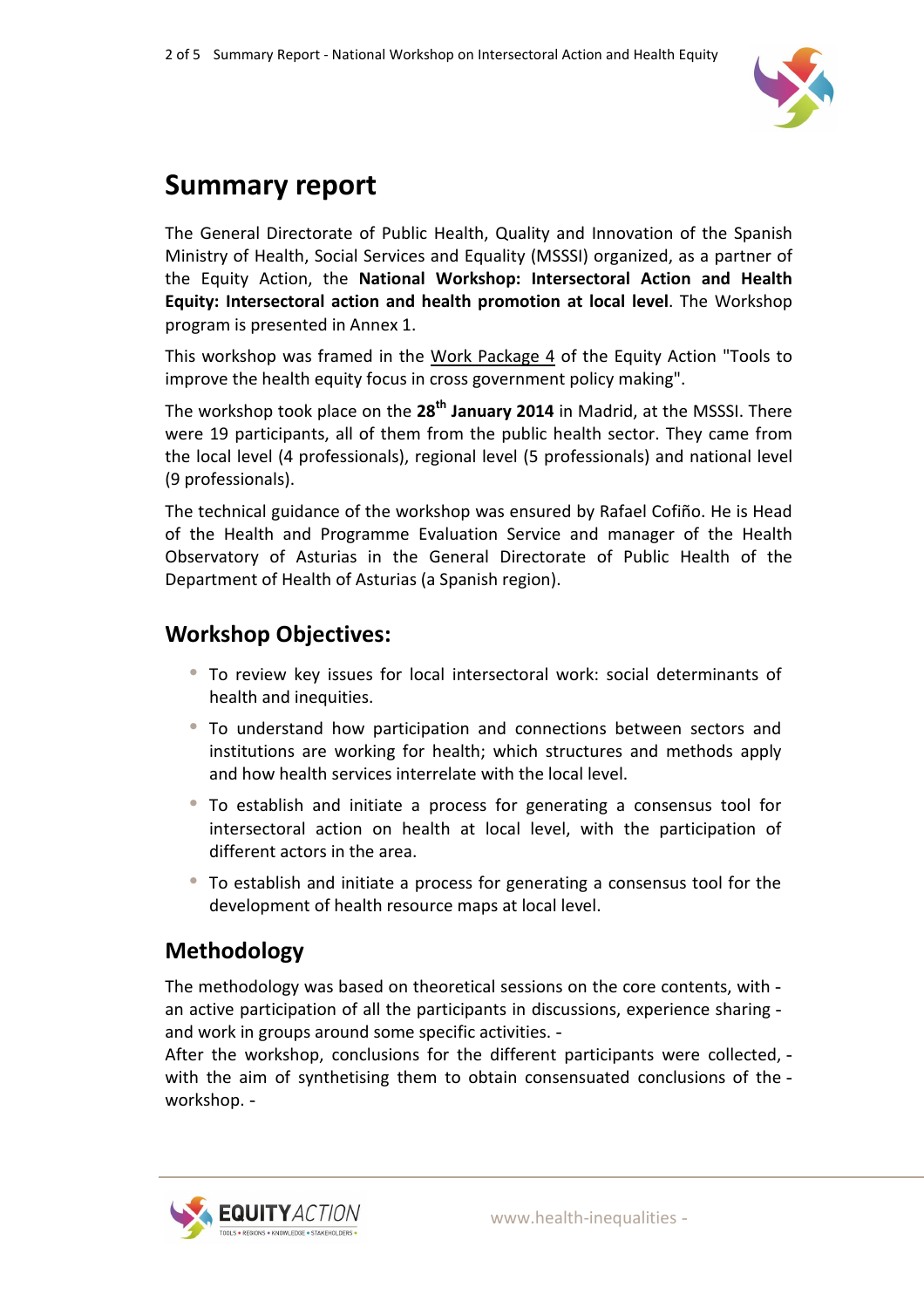

#### **Workshop evalulation:**

A workshop evaluation form was completed by the participants (95% completed it). The workshop was valued **very positively with 8.8 points** on a scale of 1 to 10.

The design and objectives of the workshop, the teaching methodology, the documentation provided and the usefulness of the acquired knowledge has been classified by the attendees as excellent or good (from the 4 eligible categories: excellent/good/fair/deficient).

Regarding the length of the workshop, 61% of the participants would have preferred a longer duration.

The trainer received also very positive comments with a 9.7 score for the level of knowledge and 9.4 for the training methodology and 9.4 for the attention he gave to the participants, on a scale of 1 to 10.

When asked to the participants what they liked the most about the workshop, the most common answer was the diversity of the participants which enriched the workshop and allowed the participation and exchange of experiences. Also the participants highlighted the content of the workshop for its effectiveness and usefulness. Regarding the areas for improvement, the length of the workshop was the most common comment, proposing a longer workshop with more time for work in groups and participatory dynamics.

#### **Conclusions:**

The workshop gave an excellent opportunity for deepening into intersectoral action on health, through the sessions conducted and the enriching participation of the professionals involved in it.

Specifically, it will have an impact on the implementation of Spanish National Strategy on Health Promotion and Disease Prevention which is now a national political priority. This Strategy was approved the last 18th of December by the National Health System Interterritorial Council<sup>1</sup>. We are currently working on the implementation process, in which we have the goal of including the health equity and social determinants of health approach (since equity was established as one of the key principles of the strategy). And we have also the aim of developing the Strategy at local level as a key element for success.

 $<sup>1</sup>$  The National Health System Interterritorial Council is the body responsible for the coordination,</sup> cooperation and liaison among the central and regional (Autonomous Communities) health administrations, and is formed by the Minister of Health, Social Services and Equality and the Regional Ministries of Health of the Autonomous Communities.

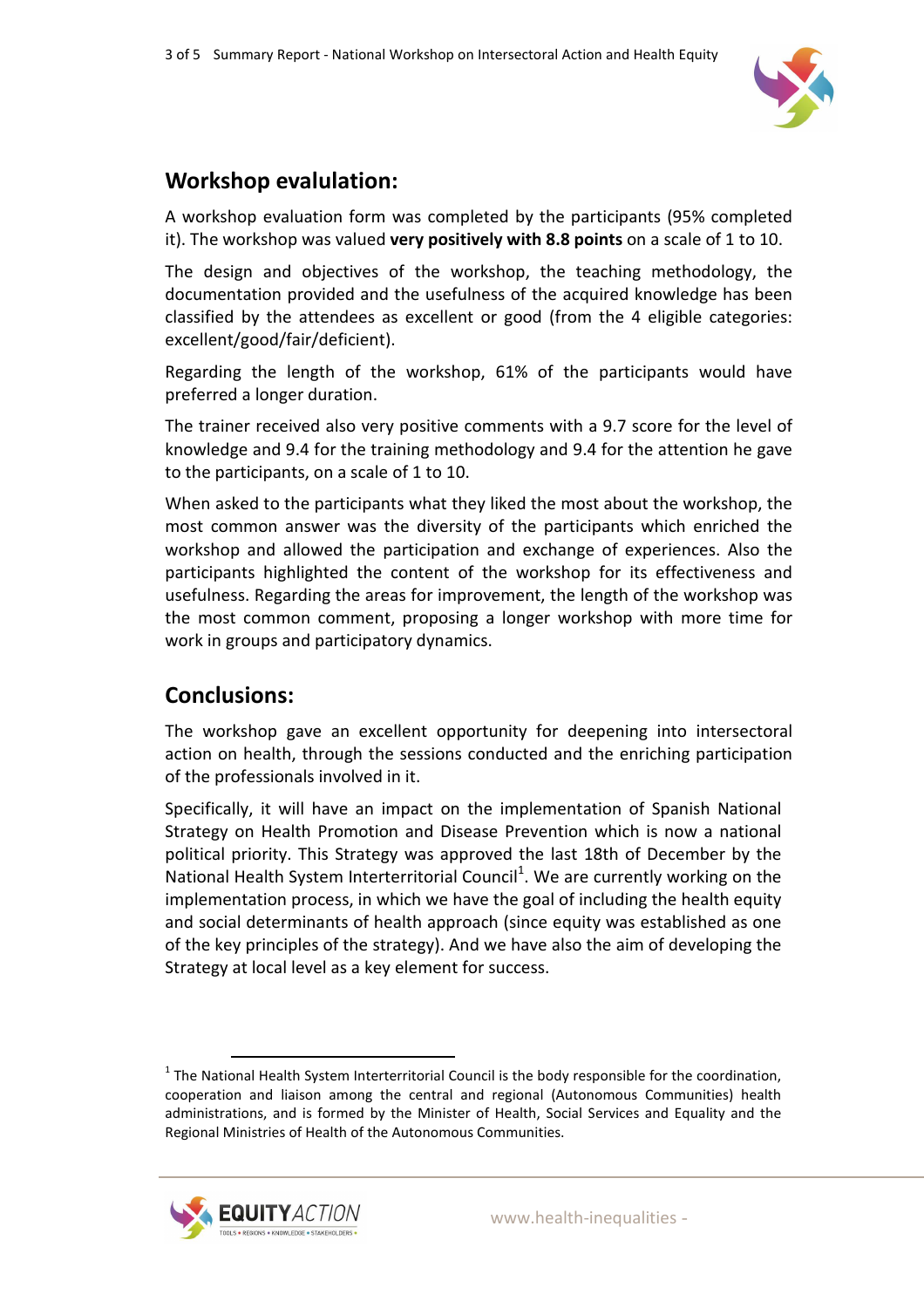

The importance of the local level for the development of health actions and the integration of equity and social determinants of health approach was highlighted. And intersectoral action between sectors and between different levels of implementation (national, regional and local) was identified as key elements on this area of work.

It will help on moving forward to health and equity in all policies, taking into account the importance of intersectoral action in the field of public health.